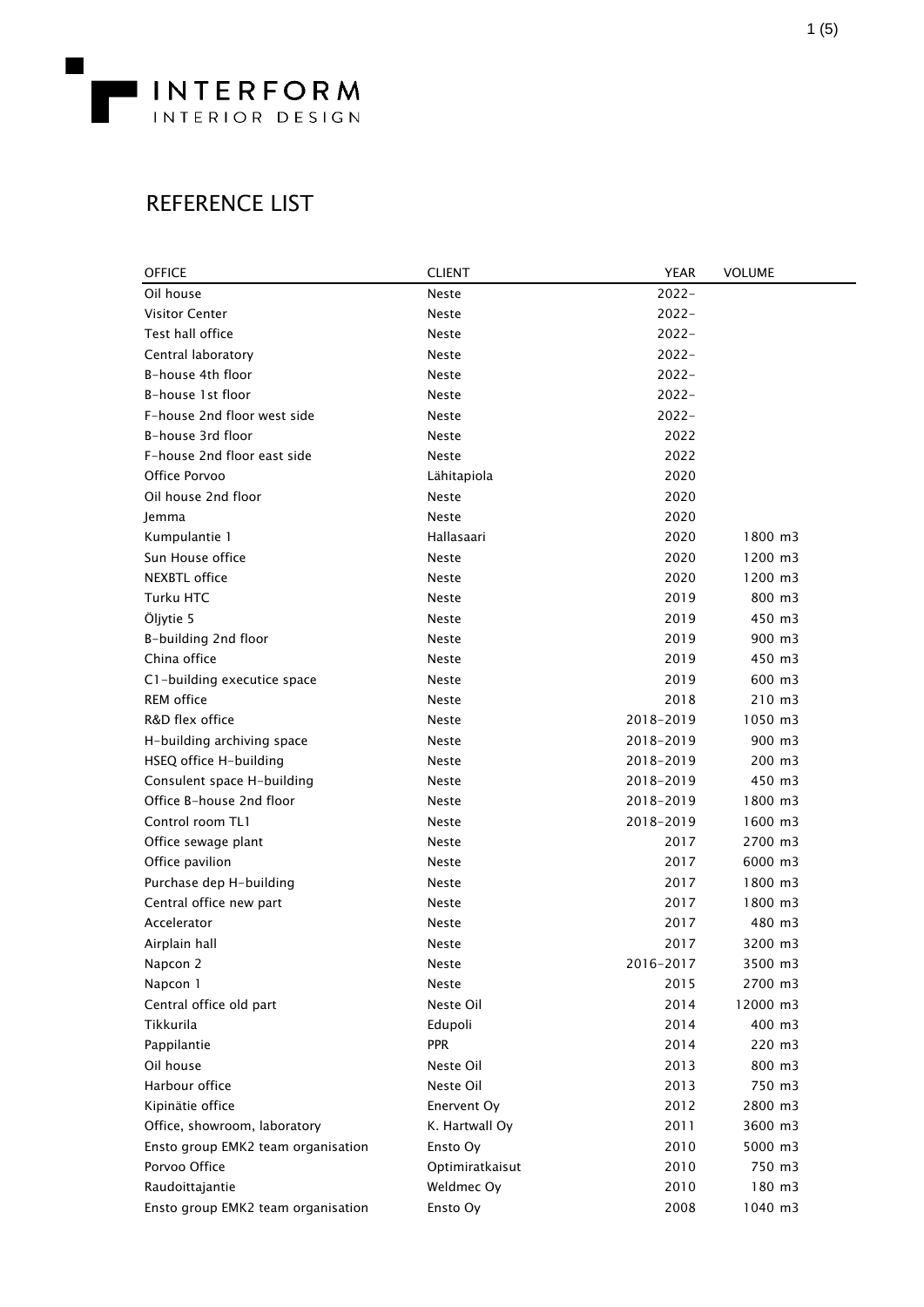| Porvoo Campus, preliminary demand study       | Haaga-Helia polytechnic   | 2008        | 3200 m3         |
|-----------------------------------------------|---------------------------|-------------|-----------------|
| Ensto group EMK2                              | Ensto Oy                  | 2007        | 3900 m3         |
| Moscow                                        | <b>OOO Ensto Rus</b>      | 2007        | 1700 m3         |
| Piispankatu (only recessed ceiling)           | Osuuskauppa Osla          | 2006        | 600 m3          |
| Ensto Latvia                                  | Ensto                     | 2006        | 150 m3          |
| Porvoo corporate health care (prelim. design) | Duopoint                  | 2006        | 1700 m3         |
| Monninkylä                                    | <b>EFLA</b>               | 2006        | 1020 m3         |
| Suunnittelutalo                               | KOY Porvoon Näsintie 27   | 2006        | 3000 m3         |
| Ensto EC                                      | KOY Ensio Miettisenkatu 2 | 2005        | 1350 m3         |
| Ensto Stockholm                               | Ensto Oy                  | 2005        | 3600 m3         |
| Veckjärventie 1                               | <b>Ensto Electric</b>     | 2005        | 8000 m3         |
| Ensto San Petersburg                          | Ensto Oy                  | 2004        | 1200 m3         |
|                                               |                           |             |                 |
| <b>MIXED CORPORATE SPACE</b>                  | <b>CLIENT</b>             | <b>YEAR</b> | <b>VOLUME</b>   |
| F-house workshop                              | <b>Neste</b>              | $2022 -$    |                 |
| Motor laboratory                              | Neste                     | $2022 -$    |                 |
| Central Laboratory                            | <b>Neste</b>              | $2022 -$    |                 |
| Test hall laboratory                          | Neste                     | 2021        |                 |
| Test hall social facilities                   | Neste                     | 2021        |                 |
| Motor laboratory social facilities            | Neste                     | 2021        |                 |
| Analytics laboratorio                         | Neste                     | 2020        |                 |
| H-house toilet                                | Neste                     | 2020        | 50 m2           |
| F-building Bio Laboratory                     | Neste                     | 2020        | 1400 m3         |
| Base oil ware house                           | Neste                     | 2020        | 320 m3          |
| Central Laboratory                            | Neste                     | 2020        | 420 m3          |
| AD-test space                                 | Neste                     | 2019        | 1900 m3         |
| Analytical house R242                         | Neste                     | 2019        | 80 m3           |
| Apartment visualization                       | Virtual Design            | 2019        | 1200 m3         |
| Heath care swimming pool                      | Neste                     | 2019        | 160 m3          |
| Laboratory Analytical building 153            | Neste                     | 2018-2019   | 150 m3          |
| Coffee room F-building                        | Neste                     | 2018-2019   | 80 m3           |
| Experiment hall shelter                       | Neste                     | 2018-2019   | 500 m3          |
| Bicycle shelter                               | <b>Neste</b>              | 2018-2019   | 400 m3          |
| Oil house laboratory AC overhaul              | Neste                     | 2018-2019   | 1200 m3         |
| Canteen refinery                              | Neste                     | 2018-2019   | 1500 m3         |
| Locker room accessory hall                    | Neste                     | 2018-2019   | 360 m3          |
| Simulation spaces                             | Neste                     | 2018        | 400 m3          |
| Warehouse experiment hall                     | Neste                     | 2018        | 4000 m3         |
| Fire station                                  | <b>Neste</b>              | 2018        | 750 m3          |
| AD-investment                                 | Neste                     | 2018-2019   | 2100 m3         |
| Museum (concept design)                       | Ingman                    | 2017        | 400 m3          |
| Laboratory 231, 232                           | <b>Neste</b>              | 2016        | $120 \text{ m}$ |
| Tecknology area traffic                       | Neste                     | 2016        | $0,5$ km $2$    |
| Locker room Analytical building               | Neste                     | 2016        | 600 m3          |
| Laboratory 241-242                            | Neste                     | 2016        | 360 m3          |
| Refinery canteen docks                        | Neste                     | 2016        | 50 m2           |
| Harbour traffic                               | Neste                     | 2015        | 10000 m2        |
| Distribution terminal Naantali                | Neste                     | 2015        | 1200 m3         |
| Locker room discharge terminal                | Neste Oil                 | 2015        | 750 m3          |
| Workshop distrib. terminal                    | Neste Oil                 | 2015        | 750 m3          |
| Cabinet Aalto                                 | Neste Oil                 | 2015        | 180 m3          |
| Canteen Tikkurila                             | Edupoli                   | 2015        | 440 m3          |
| Emergency supervision space                   | Neste Oil                 | 2014        | 330 m3          |
| Refinery traffic                              | Neste Oil                 | 2014        | 1 km2           |
| A-house auditorium                            | Neste Oil                 | 2014        | 450 m3          |
| Distribution terminal Ir.                     | Neste Oil                 | 2014        | 150 m3          |
| Refinery support space                        | Neste Oil                 | 2014        | 190 m3          |

2 (5)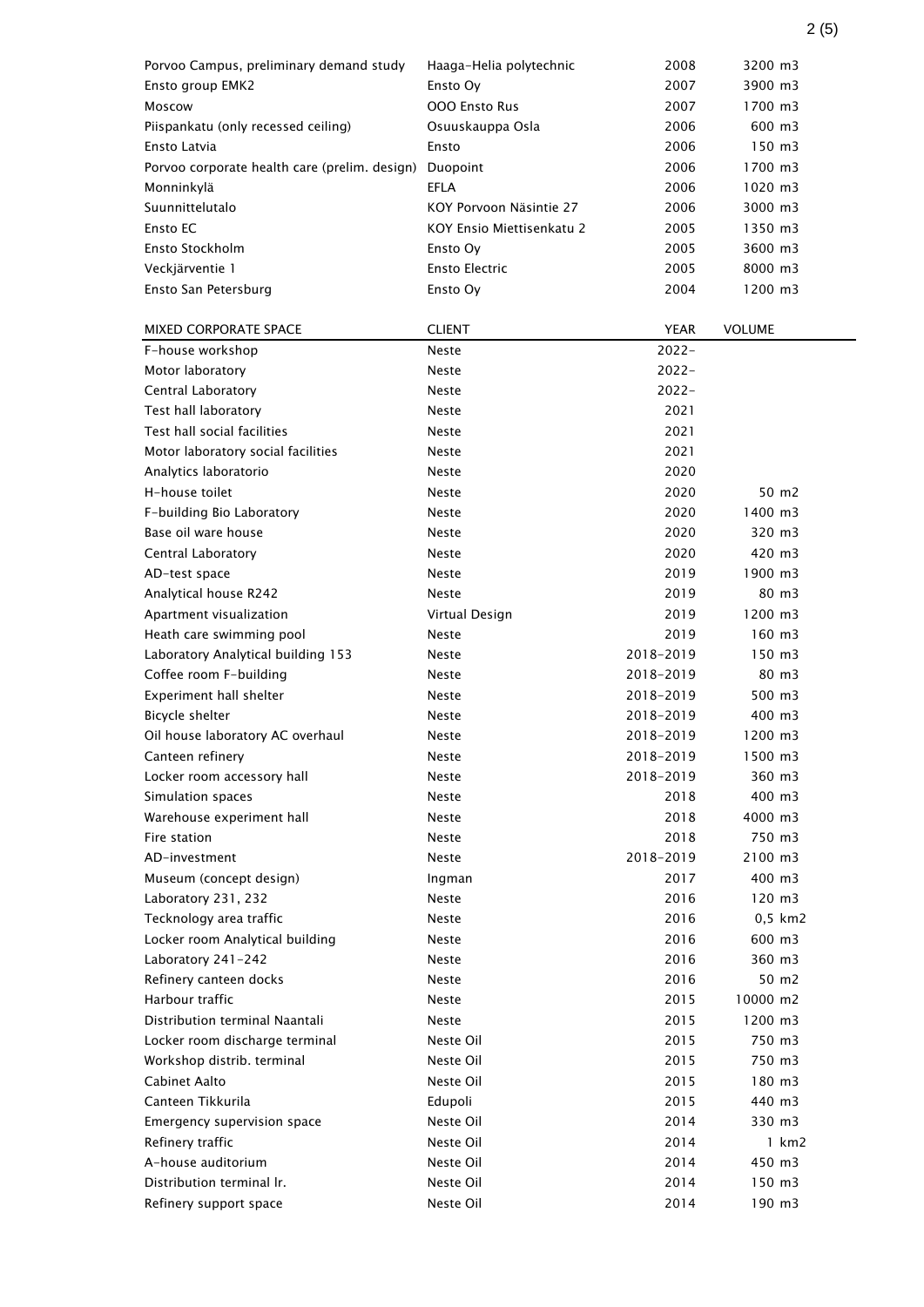| Test hall locker room                         | Neste Oil                    | 2014 | 250 m3              |
|-----------------------------------------------|------------------------------|------|---------------------|
| A-meeting spaces                              | Neste Oil                    | 2014 | 2400 m3             |
| Shop/office                                   | Printcom                     | 2013 | 180 m3              |
| A- house canteen                              | Neste Oil                    | 2013 | 1350 m3             |
| Office                                        | Primashipping                | 2013 | 900 m3              |
| Lobby Central Office                          | Neste Oil                    | 2013 | 1400 m3             |
| Renovation D-house                            | Neste Oil                    | 2013 | 480 m3              |
| Refinery gate                                 | Neste Oil                    | 2013 | 150 m3              |
| Auditorium 1 and 2                            | Neste Oil                    | 2012 | 8400 m3             |
| Pohjoisesplanadi 35                           | Polhem                       | 2012 | $100 \, m3$         |
| Refiner canteen                               | Neste Oil                    | 2012 | 1800 m3             |
| Näsin Koulukatu 2                             | Porvoon Röntgen              | 2012 | 210 m3              |
| Ensto BT laboratory EMK2                      | Ensto Oy                     | 2011 | 1300 m3             |
| Näsin Koulukatu 2                             | Porvoo Lääkärikeskus Oy      | 2011 | 6500 m3             |
| Barn Kannonnokka                              | Kannonnokka Oy               | 2011 | 850 m3              |
| <b>Gumbostrand Art&amp;Form</b>               | Fyrklöver Invest Oy          | 2011 | 6400 m3             |
| Apartmenthouse, Lohentie 13                   | <b>KOY Jousitie</b>          | 2011 | 1800 m3             |
| IMU/Augustinranta, concept design             | Vahanen Ov                   | 2011 | 5000 m3             |
| Lobby                                         | Porvoo hospital              | 2011 | 1320 m2             |
| Laboratorio                                   | Ensto Ov                     | 2011 | 4200 m3             |
| Garden design                                 | Porvoo hospital              | 2011 | 6000 m2             |
| Cafeteria                                     | Porvoo hospital              | 2010 | 360 m3              |
| Gate Info building                            | <b>Borealis</b>              | 2010 | 90 m3               |
| Executive sauna in rowan                      | <b>BCM Rakenne Oy</b>        | 2009 | 210 m3              |
| Bathroom concept design                       | Emator Oy                    | 2009 |                     |
| Office, Porvoo                                | Prima Shipping               | 2009 | 750 m3              |
| Fire department Kilpilahti                    | Ins tsto T. Alapere          | 2008 | 840 m3              |
| Showroom Paris                                | Esto Oy                      | 2008 | 200 m3              |
| Office of production site, preliminary design | K.Hartwall Oy                | 2008 | 2300 m3             |
| Bank OP Porvoo                                | Itä- Uudenmaan Osuuspankki   | 2008 | 3300 m3             |
| Bank OP Nikkilä                               | Itä- Uudenmaan Osuuspankki   | 2007 | 1200 m3             |
| Ice Age Museum (consept design)               | John Hartwall                | 2007 |                     |
| Nickel proces cockpit                         | Norilsk Nickel Harjavalta Oy | 2007 | $120 \; \text{m}$ 3 |
| UN laboratory&product development             | Ensto Sekko                  | 2007 | 3000 m3             |
| Innovation space (consept design)             | Ensto Bush Jaeger            | 2006 | 360 m3              |
| Spice ice (shop consept design)               | AC-mainos (Ingman)           | 2006 |                     |
| K- rauta (shop consept design)                | AC-Mainos (K-rauta)          | 2006 |                     |
| Sisäkehä exhibition space                     | Ensto Busch Jaeger Oy        | 2005 | 750 m3              |
| Lobby Ensto Mikkeli                           | Ensto Oy                     | 2005 | 450 m3              |
| Bank OP Söderkulla                            | Itä- Uudenmaan Osuuspankki   | 2006 | 510 m3              |
| Bank OP Loviisa                               | Itä- Uudenmaan Osuuspankki   | 2005 | 660 m3              |
| <b>Executive Sauna space</b>                  | KOY Ensio Miettisenkatu 2    | 2005 | 390 m3              |
| PP-automation renewal, cockpit                | Borealis                     | 2005 | 240 m3              |
| Showroom Oslo                                 | Ensto Oy                     | 2005 | 540 m3              |
| Auditorium Veckjärventie 1                    | KOY Ensio Miettisenkatu 2    | 2005 | 360 m3              |
| Showroom green house                          | Ensto Oy                     | 2005 | 500 m3              |
| Restaurant Seireeni Kerava                    | TRO-ravintolat               | 2005 | 800 m3              |
| Canteen                                       | KOY Ensio Miettisenkatu 2    | 2005 | $1100 \; m3$        |
| Sauna's meeting room                          | KOY Ensio Miettisenkatu 2    | 2005 | 180 m3              |
| Main entrance lobby                           | Ensto Oy                     | 2004 | 1050 m3             |
| Nordenskiöldinkatu                            | Engineer office Paasio       | 2004 | 90 m3               |
| Auditorium Ensio Miettisenkatu 2              | Ensto Oy                     | 2004 | 1800 m3             |
| Jokikatu 3 (multihome bathroom renovation)    | Ins. tsto Alapere            | 2004 | 400 m3              |
| Boat yard, new building                       | Varvet på Kråkö              | 2003 | 1080 m3             |
| Restaurant & Night Club Seireeni              | TRO-ravintolat               | 2002 | 1700 m3             |
| Boat exhibition hall                          | K.Hartwall Oy                | 2001 | 1300 m3             |
| Lighthouse Kallbådagrund (concept design)     | <b>University Tesis</b>      | 2001 | 1700 m3             |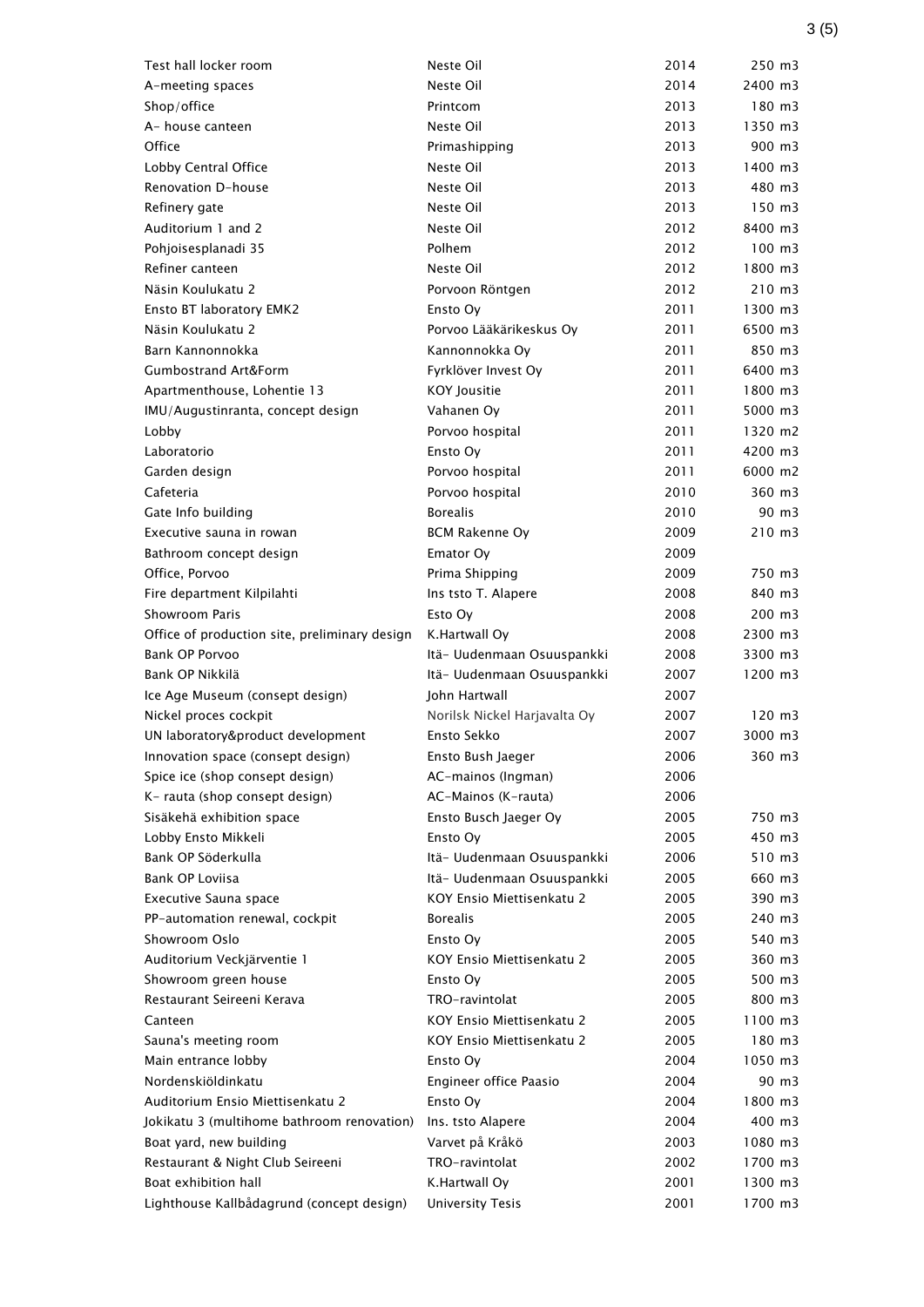| <b>LOCATION</b><br><b>YEAR</b><br><b>VOLUME</b><br>PRIVATE HOME<br>2021<br>Martantie<br>Porvoo<br>Valpurintie<br>Helsinki<br>2021<br>Raatihuoneenkatu<br>2020<br>Porvoo<br>Helsinki<br>2018<br>Limingantie<br>450 m3<br>Tallbacka<br>2017<br>300 m3<br>Loviisa<br>2015<br>300 m3<br>Support building railway station<br>Porvoo<br>2014<br>250 m3<br>Getvikintie<br>Porvoo<br>Porvoo<br>2013<br>90 m3<br>Rypsikuja 4<br>Riihimäki<br>2013<br>320 m3<br>Home Lehtonen<br>Vanha Kulloontie 16<br>Kulloo<br>2012<br>410 m3<br>Porvoo<br>2012<br>320 m3<br>Sähkövirrantie<br>Vanha Kulloontie 16<br>Kulloo<br>2012<br>600 m3<br>2012<br>700 m3<br>Sähkövirrantie<br>Porvoo<br>2011<br>800 m3<br>Staffasvägen<br>Porvoo<br>Koulukatu<br>Kotka<br>2011<br>165 m3<br>2010<br>900 m2<br>Garden design<br>Espoo<br>Porvoo<br>2010<br>480 m3<br>Johannebrgintie<br>2010<br>280 m3<br>Kitchen of the castle Sjögård<br>Koskenkylä<br>Aidasmäentie<br>580 m3<br>Helsinki<br>2009<br>2009<br>60 m3<br>Fire place<br>porvoo<br>2009<br>460 m3<br>Rantakatu<br>Porvoo<br>Piispankatu<br>2009<br>135 m3<br>Porvoo<br>2009<br>Jokikatu<br>Porvoo<br>615 m3<br>Summerhouse Långholm<br>2008<br>300 m3<br>Helsinki Arcipelago<br>140 m2<br>Karilanniementie terrace<br>Porvoo Arcipelago<br>2008<br>Villa Antman, new building<br>2008<br>800 m3<br>Porvoo Arcipelago<br>Uuden Saksalantie<br>Porvoo<br>2007<br>240 m3<br>2007<br>250 m3<br>Naval Cabin in a private house<br>Lahti<br>2006<br>300 m3<br>Jokikatu<br>Porvoo<br>2006<br>100 m3<br>Mäyrätie<br>Porvoo<br>200 m3<br>Bengtfols<br>Turku Arcipelago<br>2005<br>Lylynlykky<br>2004<br>200 m3<br>Porvoo<br>2003<br>500 m3<br>Vanha Yrttimaantie<br>Helsinki<br>Kutomokatu<br>2003<br>600 m3<br>Hyvinkää<br>Helsinki<br>2002<br>250 m3<br>Hopeasalmenranta<br>Strandby<br>2002<br>900 m3<br>Sipoo<br>Riihitie<br>2001<br>150 m3<br>Porvoo<br>Kissankäpäläntie<br>Helsinki<br>2001<br>60 m3<br>2001<br>40 m3<br>Perämiehenkatu<br>Helsinki<br>Rintamamiehentie<br>300 m3<br>Porvoo<br>2000<br>Annankatu<br>1999<br>80 m3<br>Helsinki<br>Mäntsälä<br>1999<br>450 m3<br>Laisi<br>Nikkilä<br>1998<br>45 m3<br>Kuusitie<br>120 m3<br>1998<br>Naval Cabin in a private house<br>Sipoo<br>30 m3<br>Purotie<br>Espoo<br>1997<br><b>CLIENT</b><br><b>YEAR</b><br>hull lenght<br>NAVAL PROJECTS<br>2008<br>10 <sub>m</sub><br>Merlot<br>Private<br>Kråkö 29 motor boat<br>Varvet på Kråkö<br>2003<br>8,4 m | Merlin representation space | JPU Hard&software | 1999 | 900 m3 |
|--------------------------------------------------------------------------------------------------------------------------------------------------------------------------------------------------------------------------------------------------------------------------------------------------------------------------------------------------------------------------------------------------------------------------------------------------------------------------------------------------------------------------------------------------------------------------------------------------------------------------------------------------------------------------------------------------------------------------------------------------------------------------------------------------------------------------------------------------------------------------------------------------------------------------------------------------------------------------------------------------------------------------------------------------------------------------------------------------------------------------------------------------------------------------------------------------------------------------------------------------------------------------------------------------------------------------------------------------------------------------------------------------------------------------------------------------------------------------------------------------------------------------------------------------------------------------------------------------------------------------------------------------------------------------------------------------------------------------------------------------------------------------------------------------------------------------------------------------------------------------------------------------------------------------------------------------------------------------------------------------------------------------------------------------------------------------------------------------------------------------------------------------------------------------------------------------------------------------------------------------------------------------------------------------------------------------------------------------------------------------------------------------------------------------------------|-----------------------------|-------------------|------|--------|
|                                                                                                                                                                                                                                                                                                                                                                                                                                                                                                                                                                                                                                                                                                                                                                                                                                                                                                                                                                                                                                                                                                                                                                                                                                                                                                                                                                                                                                                                                                                                                                                                                                                                                                                                                                                                                                                                                                                                                                                                                                                                                                                                                                                                                                                                                                                                                                                                                                      |                             |                   |      |        |
|                                                                                                                                                                                                                                                                                                                                                                                                                                                                                                                                                                                                                                                                                                                                                                                                                                                                                                                                                                                                                                                                                                                                                                                                                                                                                                                                                                                                                                                                                                                                                                                                                                                                                                                                                                                                                                                                                                                                                                                                                                                                                                                                                                                                                                                                                                                                                                                                                                      |                             |                   |      |        |
|                                                                                                                                                                                                                                                                                                                                                                                                                                                                                                                                                                                                                                                                                                                                                                                                                                                                                                                                                                                                                                                                                                                                                                                                                                                                                                                                                                                                                                                                                                                                                                                                                                                                                                                                                                                                                                                                                                                                                                                                                                                                                                                                                                                                                                                                                                                                                                                                                                      |                             |                   |      |        |
|                                                                                                                                                                                                                                                                                                                                                                                                                                                                                                                                                                                                                                                                                                                                                                                                                                                                                                                                                                                                                                                                                                                                                                                                                                                                                                                                                                                                                                                                                                                                                                                                                                                                                                                                                                                                                                                                                                                                                                                                                                                                                                                                                                                                                                                                                                                                                                                                                                      |                             |                   |      |        |
|                                                                                                                                                                                                                                                                                                                                                                                                                                                                                                                                                                                                                                                                                                                                                                                                                                                                                                                                                                                                                                                                                                                                                                                                                                                                                                                                                                                                                                                                                                                                                                                                                                                                                                                                                                                                                                                                                                                                                                                                                                                                                                                                                                                                                                                                                                                                                                                                                                      |                             |                   |      |        |
|                                                                                                                                                                                                                                                                                                                                                                                                                                                                                                                                                                                                                                                                                                                                                                                                                                                                                                                                                                                                                                                                                                                                                                                                                                                                                                                                                                                                                                                                                                                                                                                                                                                                                                                                                                                                                                                                                                                                                                                                                                                                                                                                                                                                                                                                                                                                                                                                                                      |                             |                   |      |        |
|                                                                                                                                                                                                                                                                                                                                                                                                                                                                                                                                                                                                                                                                                                                                                                                                                                                                                                                                                                                                                                                                                                                                                                                                                                                                                                                                                                                                                                                                                                                                                                                                                                                                                                                                                                                                                                                                                                                                                                                                                                                                                                                                                                                                                                                                                                                                                                                                                                      |                             |                   |      |        |
|                                                                                                                                                                                                                                                                                                                                                                                                                                                                                                                                                                                                                                                                                                                                                                                                                                                                                                                                                                                                                                                                                                                                                                                                                                                                                                                                                                                                                                                                                                                                                                                                                                                                                                                                                                                                                                                                                                                                                                                                                                                                                                                                                                                                                                                                                                                                                                                                                                      |                             |                   |      |        |
|                                                                                                                                                                                                                                                                                                                                                                                                                                                                                                                                                                                                                                                                                                                                                                                                                                                                                                                                                                                                                                                                                                                                                                                                                                                                                                                                                                                                                                                                                                                                                                                                                                                                                                                                                                                                                                                                                                                                                                                                                                                                                                                                                                                                                                                                                                                                                                                                                                      |                             |                   |      |        |
|                                                                                                                                                                                                                                                                                                                                                                                                                                                                                                                                                                                                                                                                                                                                                                                                                                                                                                                                                                                                                                                                                                                                                                                                                                                                                                                                                                                                                                                                                                                                                                                                                                                                                                                                                                                                                                                                                                                                                                                                                                                                                                                                                                                                                                                                                                                                                                                                                                      |                             |                   |      |        |
|                                                                                                                                                                                                                                                                                                                                                                                                                                                                                                                                                                                                                                                                                                                                                                                                                                                                                                                                                                                                                                                                                                                                                                                                                                                                                                                                                                                                                                                                                                                                                                                                                                                                                                                                                                                                                                                                                                                                                                                                                                                                                                                                                                                                                                                                                                                                                                                                                                      |                             |                   |      |        |
|                                                                                                                                                                                                                                                                                                                                                                                                                                                                                                                                                                                                                                                                                                                                                                                                                                                                                                                                                                                                                                                                                                                                                                                                                                                                                                                                                                                                                                                                                                                                                                                                                                                                                                                                                                                                                                                                                                                                                                                                                                                                                                                                                                                                                                                                                                                                                                                                                                      |                             |                   |      |        |
|                                                                                                                                                                                                                                                                                                                                                                                                                                                                                                                                                                                                                                                                                                                                                                                                                                                                                                                                                                                                                                                                                                                                                                                                                                                                                                                                                                                                                                                                                                                                                                                                                                                                                                                                                                                                                                                                                                                                                                                                                                                                                                                                                                                                                                                                                                                                                                                                                                      |                             |                   |      |        |
|                                                                                                                                                                                                                                                                                                                                                                                                                                                                                                                                                                                                                                                                                                                                                                                                                                                                                                                                                                                                                                                                                                                                                                                                                                                                                                                                                                                                                                                                                                                                                                                                                                                                                                                                                                                                                                                                                                                                                                                                                                                                                                                                                                                                                                                                                                                                                                                                                                      |                             |                   |      |        |
|                                                                                                                                                                                                                                                                                                                                                                                                                                                                                                                                                                                                                                                                                                                                                                                                                                                                                                                                                                                                                                                                                                                                                                                                                                                                                                                                                                                                                                                                                                                                                                                                                                                                                                                                                                                                                                                                                                                                                                                                                                                                                                                                                                                                                                                                                                                                                                                                                                      |                             |                   |      |        |
|                                                                                                                                                                                                                                                                                                                                                                                                                                                                                                                                                                                                                                                                                                                                                                                                                                                                                                                                                                                                                                                                                                                                                                                                                                                                                                                                                                                                                                                                                                                                                                                                                                                                                                                                                                                                                                                                                                                                                                                                                                                                                                                                                                                                                                                                                                                                                                                                                                      |                             |                   |      |        |
|                                                                                                                                                                                                                                                                                                                                                                                                                                                                                                                                                                                                                                                                                                                                                                                                                                                                                                                                                                                                                                                                                                                                                                                                                                                                                                                                                                                                                                                                                                                                                                                                                                                                                                                                                                                                                                                                                                                                                                                                                                                                                                                                                                                                                                                                                                                                                                                                                                      |                             |                   |      |        |
|                                                                                                                                                                                                                                                                                                                                                                                                                                                                                                                                                                                                                                                                                                                                                                                                                                                                                                                                                                                                                                                                                                                                                                                                                                                                                                                                                                                                                                                                                                                                                                                                                                                                                                                                                                                                                                                                                                                                                                                                                                                                                                                                                                                                                                                                                                                                                                                                                                      |                             |                   |      |        |
|                                                                                                                                                                                                                                                                                                                                                                                                                                                                                                                                                                                                                                                                                                                                                                                                                                                                                                                                                                                                                                                                                                                                                                                                                                                                                                                                                                                                                                                                                                                                                                                                                                                                                                                                                                                                                                                                                                                                                                                                                                                                                                                                                                                                                                                                                                                                                                                                                                      |                             |                   |      |        |
|                                                                                                                                                                                                                                                                                                                                                                                                                                                                                                                                                                                                                                                                                                                                                                                                                                                                                                                                                                                                                                                                                                                                                                                                                                                                                                                                                                                                                                                                                                                                                                                                                                                                                                                                                                                                                                                                                                                                                                                                                                                                                                                                                                                                                                                                                                                                                                                                                                      |                             |                   |      |        |
|                                                                                                                                                                                                                                                                                                                                                                                                                                                                                                                                                                                                                                                                                                                                                                                                                                                                                                                                                                                                                                                                                                                                                                                                                                                                                                                                                                                                                                                                                                                                                                                                                                                                                                                                                                                                                                                                                                                                                                                                                                                                                                                                                                                                                                                                                                                                                                                                                                      |                             |                   |      |        |
|                                                                                                                                                                                                                                                                                                                                                                                                                                                                                                                                                                                                                                                                                                                                                                                                                                                                                                                                                                                                                                                                                                                                                                                                                                                                                                                                                                                                                                                                                                                                                                                                                                                                                                                                                                                                                                                                                                                                                                                                                                                                                                                                                                                                                                                                                                                                                                                                                                      |                             |                   |      |        |
|                                                                                                                                                                                                                                                                                                                                                                                                                                                                                                                                                                                                                                                                                                                                                                                                                                                                                                                                                                                                                                                                                                                                                                                                                                                                                                                                                                                                                                                                                                                                                                                                                                                                                                                                                                                                                                                                                                                                                                                                                                                                                                                                                                                                                                                                                                                                                                                                                                      |                             |                   |      |        |
|                                                                                                                                                                                                                                                                                                                                                                                                                                                                                                                                                                                                                                                                                                                                                                                                                                                                                                                                                                                                                                                                                                                                                                                                                                                                                                                                                                                                                                                                                                                                                                                                                                                                                                                                                                                                                                                                                                                                                                                                                                                                                                                                                                                                                                                                                                                                                                                                                                      |                             |                   |      |        |
|                                                                                                                                                                                                                                                                                                                                                                                                                                                                                                                                                                                                                                                                                                                                                                                                                                                                                                                                                                                                                                                                                                                                                                                                                                                                                                                                                                                                                                                                                                                                                                                                                                                                                                                                                                                                                                                                                                                                                                                                                                                                                                                                                                                                                                                                                                                                                                                                                                      |                             |                   |      |        |
|                                                                                                                                                                                                                                                                                                                                                                                                                                                                                                                                                                                                                                                                                                                                                                                                                                                                                                                                                                                                                                                                                                                                                                                                                                                                                                                                                                                                                                                                                                                                                                                                                                                                                                                                                                                                                                                                                                                                                                                                                                                                                                                                                                                                                                                                                                                                                                                                                                      |                             |                   |      |        |
|                                                                                                                                                                                                                                                                                                                                                                                                                                                                                                                                                                                                                                                                                                                                                                                                                                                                                                                                                                                                                                                                                                                                                                                                                                                                                                                                                                                                                                                                                                                                                                                                                                                                                                                                                                                                                                                                                                                                                                                                                                                                                                                                                                                                                                                                                                                                                                                                                                      |                             |                   |      |        |
|                                                                                                                                                                                                                                                                                                                                                                                                                                                                                                                                                                                                                                                                                                                                                                                                                                                                                                                                                                                                                                                                                                                                                                                                                                                                                                                                                                                                                                                                                                                                                                                                                                                                                                                                                                                                                                                                                                                                                                                                                                                                                                                                                                                                                                                                                                                                                                                                                                      |                             |                   |      |        |
|                                                                                                                                                                                                                                                                                                                                                                                                                                                                                                                                                                                                                                                                                                                                                                                                                                                                                                                                                                                                                                                                                                                                                                                                                                                                                                                                                                                                                                                                                                                                                                                                                                                                                                                                                                                                                                                                                                                                                                                                                                                                                                                                                                                                                                                                                                                                                                                                                                      |                             |                   |      |        |
|                                                                                                                                                                                                                                                                                                                                                                                                                                                                                                                                                                                                                                                                                                                                                                                                                                                                                                                                                                                                                                                                                                                                                                                                                                                                                                                                                                                                                                                                                                                                                                                                                                                                                                                                                                                                                                                                                                                                                                                                                                                                                                                                                                                                                                                                                                                                                                                                                                      |                             |                   |      |        |
|                                                                                                                                                                                                                                                                                                                                                                                                                                                                                                                                                                                                                                                                                                                                                                                                                                                                                                                                                                                                                                                                                                                                                                                                                                                                                                                                                                                                                                                                                                                                                                                                                                                                                                                                                                                                                                                                                                                                                                                                                                                                                                                                                                                                                                                                                                                                                                                                                                      |                             |                   |      |        |
|                                                                                                                                                                                                                                                                                                                                                                                                                                                                                                                                                                                                                                                                                                                                                                                                                                                                                                                                                                                                                                                                                                                                                                                                                                                                                                                                                                                                                                                                                                                                                                                                                                                                                                                                                                                                                                                                                                                                                                                                                                                                                                                                                                                                                                                                                                                                                                                                                                      |                             |                   |      |        |
|                                                                                                                                                                                                                                                                                                                                                                                                                                                                                                                                                                                                                                                                                                                                                                                                                                                                                                                                                                                                                                                                                                                                                                                                                                                                                                                                                                                                                                                                                                                                                                                                                                                                                                                                                                                                                                                                                                                                                                                                                                                                                                                                                                                                                                                                                                                                                                                                                                      |                             |                   |      |        |
|                                                                                                                                                                                                                                                                                                                                                                                                                                                                                                                                                                                                                                                                                                                                                                                                                                                                                                                                                                                                                                                                                                                                                                                                                                                                                                                                                                                                                                                                                                                                                                                                                                                                                                                                                                                                                                                                                                                                                                                                                                                                                                                                                                                                                                                                                                                                                                                                                                      |                             |                   |      |        |
|                                                                                                                                                                                                                                                                                                                                                                                                                                                                                                                                                                                                                                                                                                                                                                                                                                                                                                                                                                                                                                                                                                                                                                                                                                                                                                                                                                                                                                                                                                                                                                                                                                                                                                                                                                                                                                                                                                                                                                                                                                                                                                                                                                                                                                                                                                                                                                                                                                      |                             |                   |      |        |
|                                                                                                                                                                                                                                                                                                                                                                                                                                                                                                                                                                                                                                                                                                                                                                                                                                                                                                                                                                                                                                                                                                                                                                                                                                                                                                                                                                                                                                                                                                                                                                                                                                                                                                                                                                                                                                                                                                                                                                                                                                                                                                                                                                                                                                                                                                                                                                                                                                      |                             |                   |      |        |
|                                                                                                                                                                                                                                                                                                                                                                                                                                                                                                                                                                                                                                                                                                                                                                                                                                                                                                                                                                                                                                                                                                                                                                                                                                                                                                                                                                                                                                                                                                                                                                                                                                                                                                                                                                                                                                                                                                                                                                                                                                                                                                                                                                                                                                                                                                                                                                                                                                      |                             |                   |      |        |
|                                                                                                                                                                                                                                                                                                                                                                                                                                                                                                                                                                                                                                                                                                                                                                                                                                                                                                                                                                                                                                                                                                                                                                                                                                                                                                                                                                                                                                                                                                                                                                                                                                                                                                                                                                                                                                                                                                                                                                                                                                                                                                                                                                                                                                                                                                                                                                                                                                      |                             |                   |      |        |
|                                                                                                                                                                                                                                                                                                                                                                                                                                                                                                                                                                                                                                                                                                                                                                                                                                                                                                                                                                                                                                                                                                                                                                                                                                                                                                                                                                                                                                                                                                                                                                                                                                                                                                                                                                                                                                                                                                                                                                                                                                                                                                                                                                                                                                                                                                                                                                                                                                      |                             |                   |      |        |
|                                                                                                                                                                                                                                                                                                                                                                                                                                                                                                                                                                                                                                                                                                                                                                                                                                                                                                                                                                                                                                                                                                                                                                                                                                                                                                                                                                                                                                                                                                                                                                                                                                                                                                                                                                                                                                                                                                                                                                                                                                                                                                                                                                                                                                                                                                                                                                                                                                      |                             |                   |      |        |
|                                                                                                                                                                                                                                                                                                                                                                                                                                                                                                                                                                                                                                                                                                                                                                                                                                                                                                                                                                                                                                                                                                                                                                                                                                                                                                                                                                                                                                                                                                                                                                                                                                                                                                                                                                                                                                                                                                                                                                                                                                                                                                                                                                                                                                                                                                                                                                                                                                      |                             |                   |      |        |
|                                                                                                                                                                                                                                                                                                                                                                                                                                                                                                                                                                                                                                                                                                                                                                                                                                                                                                                                                                                                                                                                                                                                                                                                                                                                                                                                                                                                                                                                                                                                                                                                                                                                                                                                                                                                                                                                                                                                                                                                                                                                                                                                                                                                                                                                                                                                                                                                                                      |                             |                   |      |        |
|                                                                                                                                                                                                                                                                                                                                                                                                                                                                                                                                                                                                                                                                                                                                                                                                                                                                                                                                                                                                                                                                                                                                                                                                                                                                                                                                                                                                                                                                                                                                                                                                                                                                                                                                                                                                                                                                                                                                                                                                                                                                                                                                                                                                                                                                                                                                                                                                                                      |                             |                   |      |        |
|                                                                                                                                                                                                                                                                                                                                                                                                                                                                                                                                                                                                                                                                                                                                                                                                                                                                                                                                                                                                                                                                                                                                                                                                                                                                                                                                                                                                                                                                                                                                                                                                                                                                                                                                                                                                                                                                                                                                                                                                                                                                                                                                                                                                                                                                                                                                                                                                                                      |                             |                   |      |        |
|                                                                                                                                                                                                                                                                                                                                                                                                                                                                                                                                                                                                                                                                                                                                                                                                                                                                                                                                                                                                                                                                                                                                                                                                                                                                                                                                                                                                                                                                                                                                                                                                                                                                                                                                                                                                                                                                                                                                                                                                                                                                                                                                                                                                                                                                                                                                                                                                                                      |                             |                   |      |        |
|                                                                                                                                                                                                                                                                                                                                                                                                                                                                                                                                                                                                                                                                                                                                                                                                                                                                                                                                                                                                                                                                                                                                                                                                                                                                                                                                                                                                                                                                                                                                                                                                                                                                                                                                                                                                                                                                                                                                                                                                                                                                                                                                                                                                                                                                                                                                                                                                                                      |                             |                   |      |        |
|                                                                                                                                                                                                                                                                                                                                                                                                                                                                                                                                                                                                                                                                                                                                                                                                                                                                                                                                                                                                                                                                                                                                                                                                                                                                                                                                                                                                                                                                                                                                                                                                                                                                                                                                                                                                                                                                                                                                                                                                                                                                                                                                                                                                                                                                                                                                                                                                                                      |                             |                   |      |        |
|                                                                                                                                                                                                                                                                                                                                                                                                                                                                                                                                                                                                                                                                                                                                                                                                                                                                                                                                                                                                                                                                                                                                                                                                                                                                                                                                                                                                                                                                                                                                                                                                                                                                                                                                                                                                                                                                                                                                                                                                                                                                                                                                                                                                                                                                                                                                                                                                                                      |                             |                   |      |        |
|                                                                                                                                                                                                                                                                                                                                                                                                                                                                                                                                                                                                                                                                                                                                                                                                                                                                                                                                                                                                                                                                                                                                                                                                                                                                                                                                                                                                                                                                                                                                                                                                                                                                                                                                                                                                                                                                                                                                                                                                                                                                                                                                                                                                                                                                                                                                                                                                                                      |                             |                   |      |        |
| Masa Yards 346 (m/s Adventure of the Seas) Hermann's project design                                                                                                                                                                                                                                                                                                                                                                                                                                                                                                                                                                                                                                                                                                                                                                                                                                                                                                                                                                                                                                                                                                                                                                                                                                                                                                                                                                                                                                                                                                                                                                                                                                                                                                                                                                                                                                                                                                                                                                                                                                                                                                                                                                                                                                                                                                                                                                  |                             |                   | 2001 | 310 m  |
| 28 m<br>Swan 100 RS<br>Nautor<br>2000                                                                                                                                                                                                                                                                                                                                                                                                                                                                                                                                                                                                                                                                                                                                                                                                                                                                                                                                                                                                                                                                                                                                                                                                                                                                                                                                                                                                                                                                                                                                                                                                                                                                                                                                                                                                                                                                                                                                                                                                                                                                                                                                                                                                                                                                                                                                                                                                |                             |                   |      |        |
| Masa-Yards 345 (m/s Explorer of the Seas)<br>Hermann's project design<br>2000<br>310 m                                                                                                                                                                                                                                                                                                                                                                                                                                                                                                                                                                                                                                                                                                                                                                                                                                                                                                                                                                                                                                                                                                                                                                                                                                                                                                                                                                                                                                                                                                                                                                                                                                                                                                                                                                                                                                                                                                                                                                                                                                                                                                                                                                                                                                                                                                                                               |                             |                   |      |        |

Masa-Yards 344 (m/s Voyager of the Seas) Hermann's project design 1999 310 m M/Y Mirelle **1999** 24 m